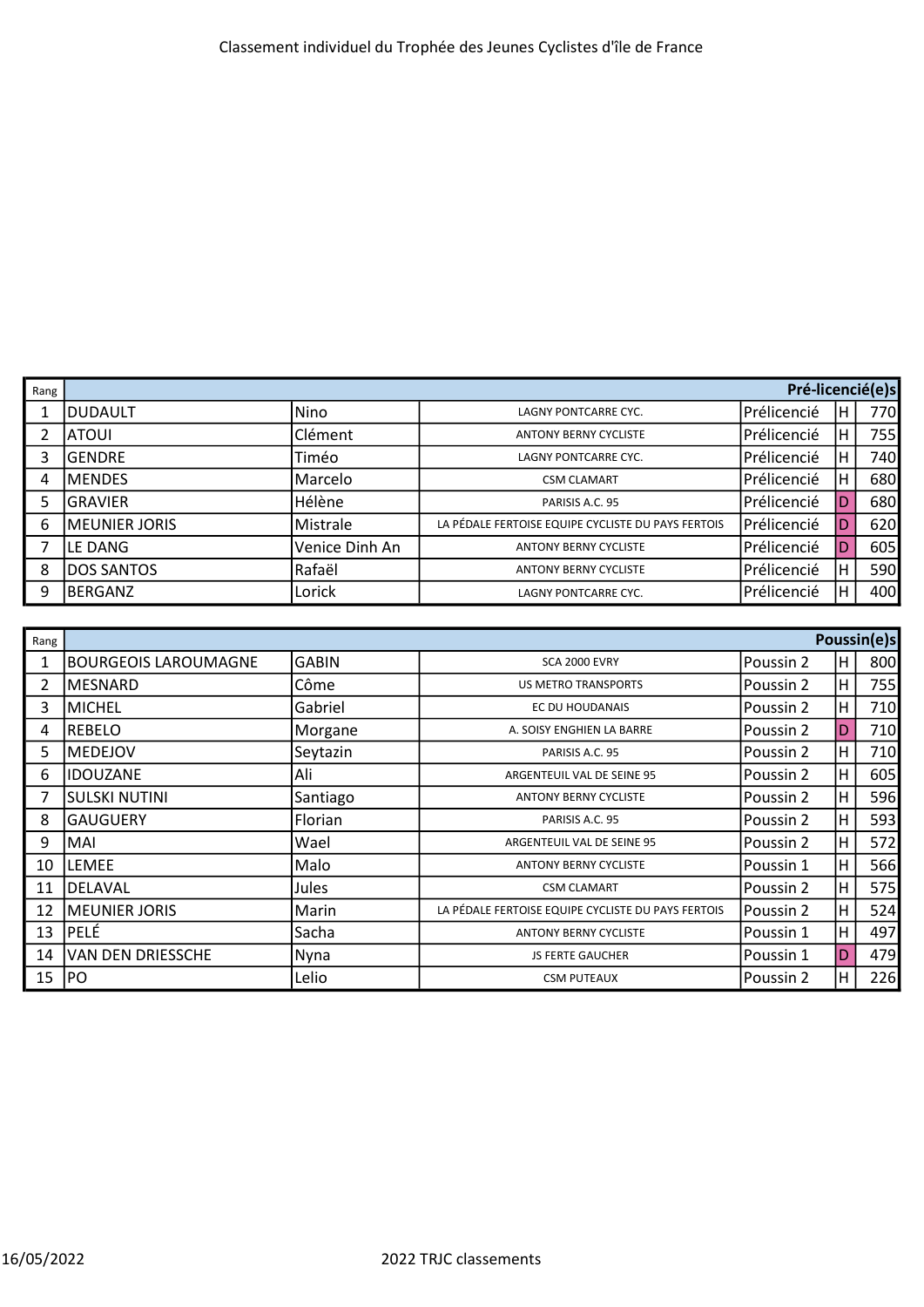| Rang           | <b>Pupilles Garçons</b>     |                   |                                                    |           |                |      |
|----------------|-----------------------------|-------------------|----------------------------------------------------|-----------|----------------|------|
| 1              | <b>EL FILALI</b>            | fares             | ARGENTEUIL VAL DE SEINE 95                         | Pupille 2 | H              | 1202 |
| $\overline{2}$ | <b>REIS</b>                 | Adam              | PARISIS A.C. 95                                    | Pupille 2 | H              | 1176 |
| 3              | <b>TAISNE</b>               | Lucas             | LAGNY PONTCARRE CYC.                               | Pupille 2 | H              | 1163 |
| 4              | <b>CURRO</b>                | Alessio           | PARISIS A.C. 95                                    | Pupille 1 | H              | 1127 |
| 5              | LE BLEVENNEC                | Enzo              | A. SOISY ENGHIEN LA BARRE                          | Pupille 1 | $\overline{H}$ | 1093 |
| 6              | MESNARD                     | Théophile         | <b>US METRO TRANSPORTS</b>                         | Pupille 2 | H              | 1092 |
| 7              | <b>APCHER</b>               | <b>Thomas</b>     | PARISIS A.C. 95                                    | Pupille 2 | $\overline{H}$ | 965  |
| 8              | BERGANZ                     | Joran             | LAGNY PONTCARRE CYC.                               | Pupille 1 | $\overline{H}$ | 924  |
| 9              | <b>CLOUET</b>               | Léo               | LAGNY PONTCARRE CYC.                               | Pupille 2 | H              | 900  |
| 10             | RATAJCZAK                   | Eliot             | LAGNY PONTCARRE CYC.                               | Pupille 2 | H              | 856  |
| 11             | MEUNIER JORIS               | Timoté            | LA PÉDALE FERTOISE EQUIPE CYCLISTE DU PAYS FERTOIS | Pupille 1 | Η              | 835  |
| 12             | <b>LEVESQUE</b>             | Lohan             | ARGENTEUIL VAL DE SEINE 95                         | Pupille 2 | $\overline{H}$ | 823  |
| 13             | KADIMI                      | Houssine          | ARGENTEUIL VAL DE SEINE 95                         | Pupille 1 | $\overline{H}$ | 670  |
| 14             | MATTIODA                    | Luca              | A. SOISY ENGHIEN LA BARRE                          | Pupille 1 | $\overline{H}$ | 666  |
| 15             | BANCAREL                    | Guilhem           | <b>CSM CLAMART</b>                                 | Pupille 2 | $\overline{H}$ | 650  |
| 16             | NAILI                       | <b>Manil Nail</b> | ARGENTEUIL VAL DE SEINE 95                         | Pupille 2 | Η              | 633  |
| 17             | MEREL                       | Alexi             | <b>CSM CLAMART</b>                                 | Pupille 2 | $\overline{H}$ | 506  |
| 18             | <b>ATOUI</b>                | Raphael           | <b>ANTONY BERNY CYCLISTE</b>                       | Pupille 1 | H              | 488  |
| 19             | <b>GRAVIER</b>              | Nathanael         | PARISIS A.C. 95                                    | Pupille 2 | $\overline{H}$ | 443  |
| 20             | VERGEYLEN                   | Loévan            | <b>ANTONY BERNY CYCLISTE</b>                       | Pupille 2 | H              | 425  |
| 21             | <b>VANDEWEGHE WAKSELMAN</b> | Eyal              | <b>ANTONY BERNY CYCLISTE</b>                       | Pupille 1 | $\overline{H}$ | 416  |
| 22             | <b>CAILLE</b>               | Clément           | LAGNY PONTCARRE CYC.                               | Pupille 2 | $\overline{H}$ | 327  |
| 23             | DI MAIO                     | Tom               | <b>CSM CLAMART</b>                                 | Pupille 1 | $\overline{H}$ | 163  |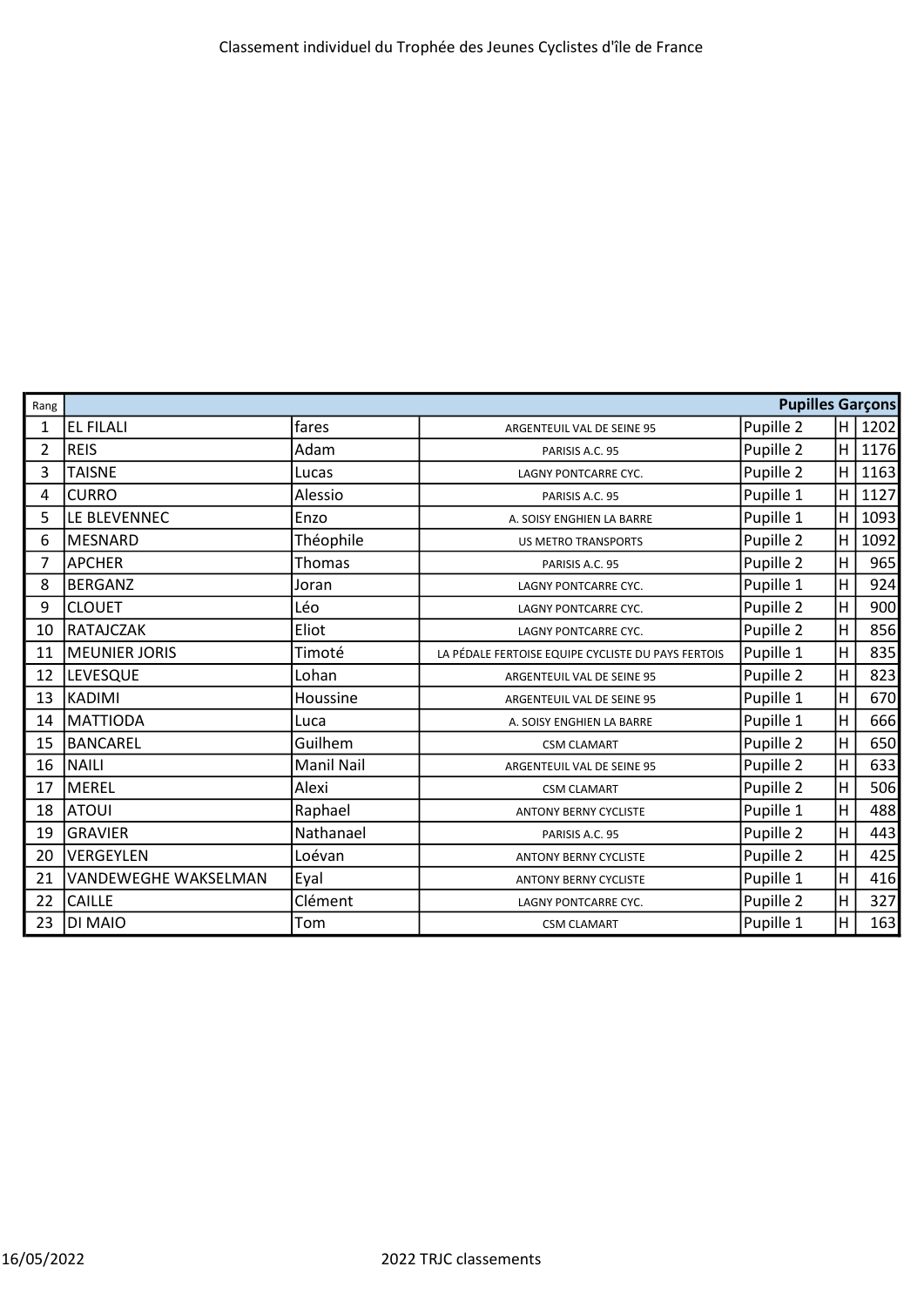| Rang |                             | <b>Benjamins</b> |                              |            |                |      |  |
|------|-----------------------------|------------------|------------------------------|------------|----------------|------|--|
| 1    | <b>PTAK</b>                 | Morgan           | <b>US METRO TRANSPORTS</b>   | Benjamin 2 | H              | 1246 |  |
| 2    | <b>DESSERRE</b>             | Léopold          | <b>US METRO TRANSPORTS</b>   | Benjamin 2 | H              | 1220 |  |
| 3    | <b>CLERE</b>                | Francois Régis   | PARISIS A.C. 95              | Benjamin 2 | $\sf H$        | 1150 |  |
| 4    | CANU                        | Eloan            | A. SOISY ENGHIEN LA BARRE    | Benjamin 1 | H              | 1064 |  |
| 5    | <b>BABOIN</b>               | Lucas            | PARISIS A.C. 95              | Benjamin 2 | $\sf H$        | 1059 |  |
| 6    | <b>GENDRON</b>              | Tom              | LAGNY PONTCARRE CYC.         | Benjamin 1 | Η              | 1033 |  |
| 7    | COURSAULT                   | Roméo            | A. SOISY ENGHIEN LA BARRE    | Benjamin 1 | Η              | 954  |  |
| 8    | <b>KURNIKOWSKI</b>          | Nolan            | LAGNY PONTCARRE CYC.         | Benjamin 1 | H              | 926  |  |
| 9    | <b>CURRO</b>                | Giovanni         | PARISIS A.C. 95              | Benjamin 2 | H              | 896  |  |
| 10   | <b>CARON</b>                | Aronn            | LAGNY PONTCARRE CYC.         | Benjamin 1 | H              | 882  |  |
| 11   | <b>DEPAUD</b>               | Gregoire         | EC DU HOUDANAIS              | Benjamin 1 | Η              | 810  |  |
| 12   | <b>DUDAULT</b>              | Timéo            | <b>LAGNY PONTCARRE CYC.</b>  | Benjamin 1 | H              | 775  |  |
| 13   | <b>MOLLE</b>                | Alexi            | ARGENTEUIL VAL DE SEINE 95   | Benjamin 2 | Η              | 700  |  |
| 14   | <b>VIGNOLO</b>              | Sandro           | AS CORBEIL ESSONNES          | Benjamin 2 | H              | 650  |  |
| 15   | <b>KADIMI</b>               | Mehdi            | ARGENTEUIL VAL DE SEINE 95   | Benjamin 1 | H              | 647  |  |
| 16   | <b>BANCAREL</b>             | <b>Nicolas</b>   | <b>CSM CLAMART</b>           | Benjamin 2 | H              | 605  |  |
| 17   | <b>MAGNIN</b>               | louis            | PARISIS A.C. 95              | Benjamin   | H              | 599  |  |
| 18   | <b>CLERE</b>                | Serge Emilien    | PARISIS A.C. 95              | Minime 2   | Η              | 589  |  |
| 19   | <b>CHERNI BONNOT</b>        | Valentin         | <b>CSM PUTEAUX</b>           | Benjamin   | H              | 558  |  |
| 20   | MASSE                       | Clément          | AS CORBEIL ESSONNES          | Benjamin 1 | H              | 470  |  |
| 21   | <b>LAMBERT</b>              | <b>Baptiste</b>  | <b>CSM CLAMART</b>           | Benjamin 2 | $\overline{H}$ | 416  |  |
| 22   | <b>PAVUE</b>                | Adrien           | EC DU HOUDANAIS              | Benjamin 2 | H              | 371  |  |
| 23   | <b>HARDY</b>                | Gustave          | <b>CSM CLAMART</b>           | Benjamin 1 | Η              | 353  |  |
| 24   | <b>OUAZZANI</b>             | Mikael           | PARISIS A.C. 95              | Benjamin 2 | H              | 344  |  |
| 25   | <b>DE MEDEIROS</b>          | Paul             | A. SOISY ENGHIEN LA BARRE    | Benjamin 1 | Η              | 316  |  |
| 26   | <b>MEREL</b>                | Aaron            | <b>CSM CLAMART</b>           | Benjamin 2 | H              | 299  |  |
| 27   | LARSONNIER                  | <b>Niels</b>     | <b>ANTONY BERNY CYCLISTE</b> | Benjamin 1 | Η              | 244  |  |
| 28   | <b>NAVIN</b>                | David            | <b>CSM CLAMART</b>           | Benjamin 1 | H              | 226  |  |
| 29   | <b>VANDEWEGHE WAKSELMAN</b> | Noah             | <b>ANTONY BERNY CYCLISTE</b> | Benjamin 1 | $\overline{H}$ | 136  |  |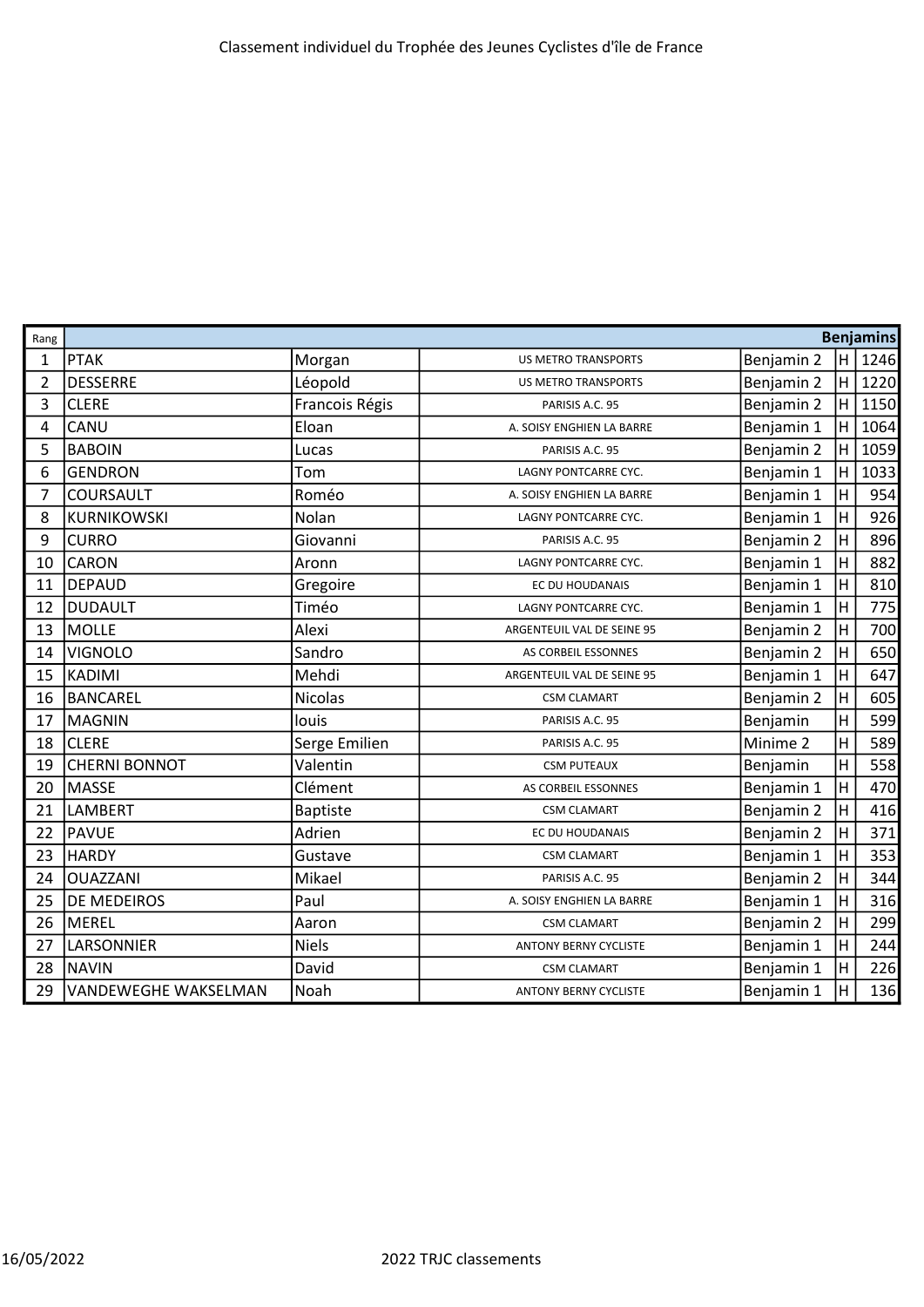| Rang           | <b>Minimes garçons</b> |             |                              |          |                         |      |
|----------------|------------------------|-------------|------------------------------|----------|-------------------------|------|
| $\mathbf{1}$   | <b>DECHAUX</b>         | Colin       | PARISIS A.C. 95              | Minime 2 | H                       | 1040 |
| $\overline{2}$ | <b>BESCHE</b>          | Eyvan       | PARISIS A.C. 95              | Minime 2 | $\overline{\mathsf{H}}$ | 1035 |
| 3              | <b>CASSART</b>         | Ethan       | <b>CSM PUTEAUX</b>           | Minime 2 | $\overline{\mathsf{H}}$ | 1014 |
| 4              | <b>BECCHIO</b>         | PAUL        | AS CORBEIL ESSONNES          | Minime 2 | H                       | 1005 |
| 5              | <b>EL FILALI</b>       | YOANN       | ARGENTEUIL VAL DE SEINE 95   | Minime 2 | $\overline{\mathsf{H}}$ | 974  |
| 6              | <b>BOSCHER</b>         | Louis       | PARISIS A.C. 95              | Minime 2 | $\overline{\mathsf{H}}$ | 967  |
| 7              | LAVARTE                | Théo        | LAGNY PONTCARRE CYC.         | Minime 1 | $\overline{\mathsf{H}}$ | 955  |
| 8              | <b>GICQUEL</b>         | Mahyron     | ARGENTEUIL VAL DE SEINE 95   | Minime 2 | $\overline{\mathsf{H}}$ | 870  |
| 9              | <b>MESNARD</b>         | Augustin    | <b>US METRO TRANSPORTS</b>   | Minime 2 | H                       | 865  |
| 10             | <b>LIONETON</b>        | Maël        | <b>CSM PUTEAUX</b>           | Minime 1 | $\overline{\mathsf{H}}$ | 836  |
| 11             | <b>REIS</b>            | Ryan        | ARGENTEUIL VAL DE SEINE 95   | Minime 2 | $\overline{\mathsf{H}}$ | 815  |
| 12             | <b>DUPRAZ</b>          | Adrien      | ARGENTEUIL VAL DE SEINE 95   | Minime   | H                       | 785  |
| 13             | <b>MOURAND</b>         | Célian      | LAGNY PONTCARRE CYC.         | Minime 1 | H                       | 765  |
| 14             | <b>SABLONNIERE</b>     | Pierre      | LAGNY PONTCARRE CYC.         | Minime 2 | H                       | 755  |
| 15             | LE DANG                | Stephen Huy | <b>ANTONY BERNY CYCLISTE</b> | Minime 1 | H                       | 740  |
| 16             | <b>DESCROIX</b>        | Thibaud     | A. SOISY ENGHIEN LA BARRE    | Minime 2 | H                       | 740  |
| 17             | <b>SAIR GODEAU</b>     | Salmane     | <b>US METRO TRANSPORTS</b>   | Minime 2 | Η                       | 739  |
| 18             | BERNAT                 | Gabriel     | <b>CSM PUTEAUX</b>           | Minime 2 | Η                       | 649  |
| 19             | <b>BOUVIER</b>         | Thomas      | <b>CSM CLAMART</b>           | Minime 2 | H                       | 584  |
| 20             | <b>LOSCHUTZ</b>        | Lucas       | EC DU HOUDANAIS              | Minime 1 | H                       | 539  |
| 21             | <b>LAFFET</b>          | Rémi        | <b>CSM CLAMART</b>           | Minime 2 | $\overline{\mathsf{H}}$ | 452  |
| 22             | <b>MENDES</b>          | William     | ARGENTEUIL VAL DE SEINE 95   | Minime   | $\overline{\mathsf{H}}$ | 302  |
| 23             | <b>DECOUARD</b>        | Jean Alex   | <b>CSM PUTEAUX</b>           | Minime 2 | $\overline{\mathsf{H}}$ | 286  |